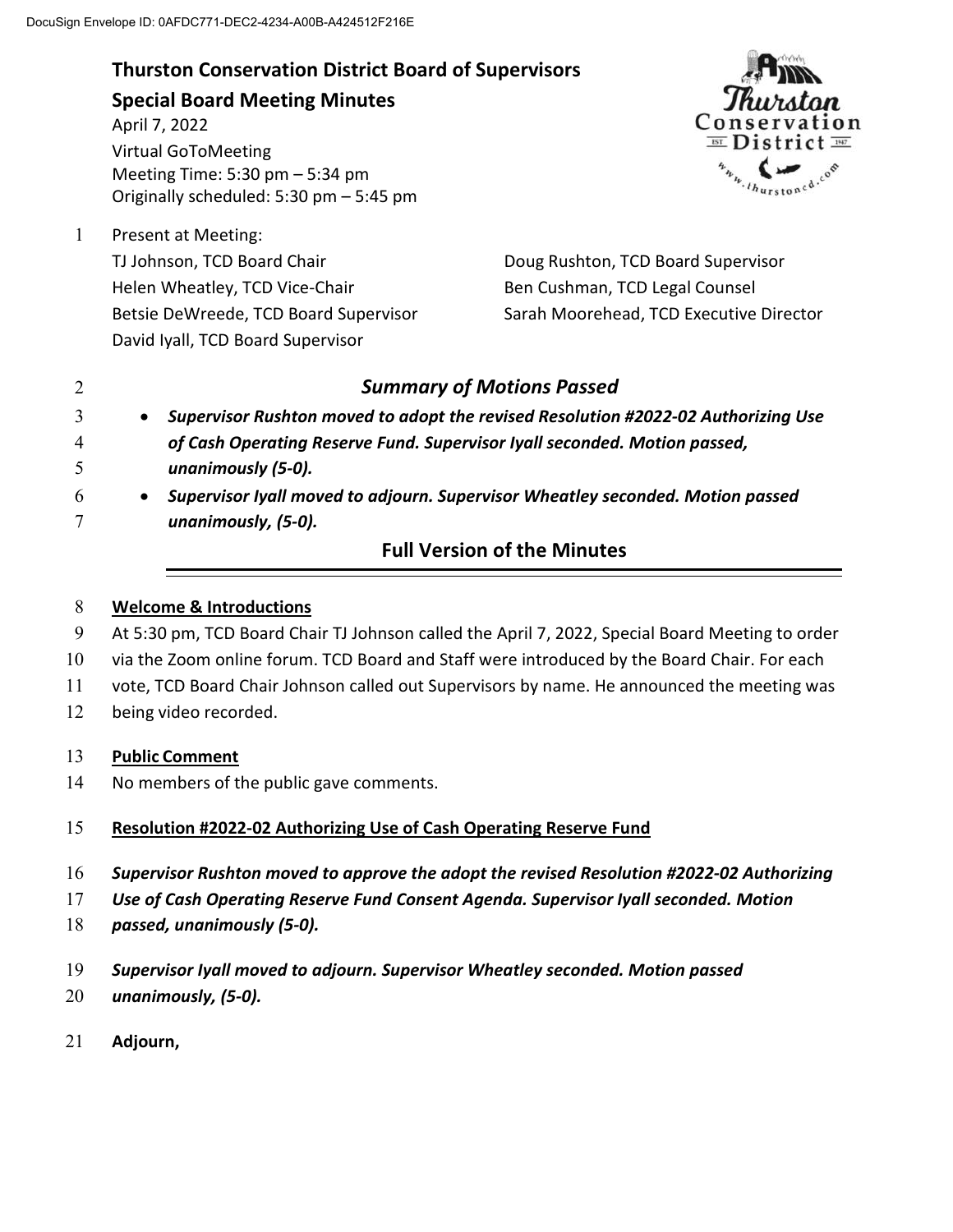DocuSigned by: TJ Johnson Χ -19178BB97FD9411 TJ Johnson

**TCD Board Chair** 

22